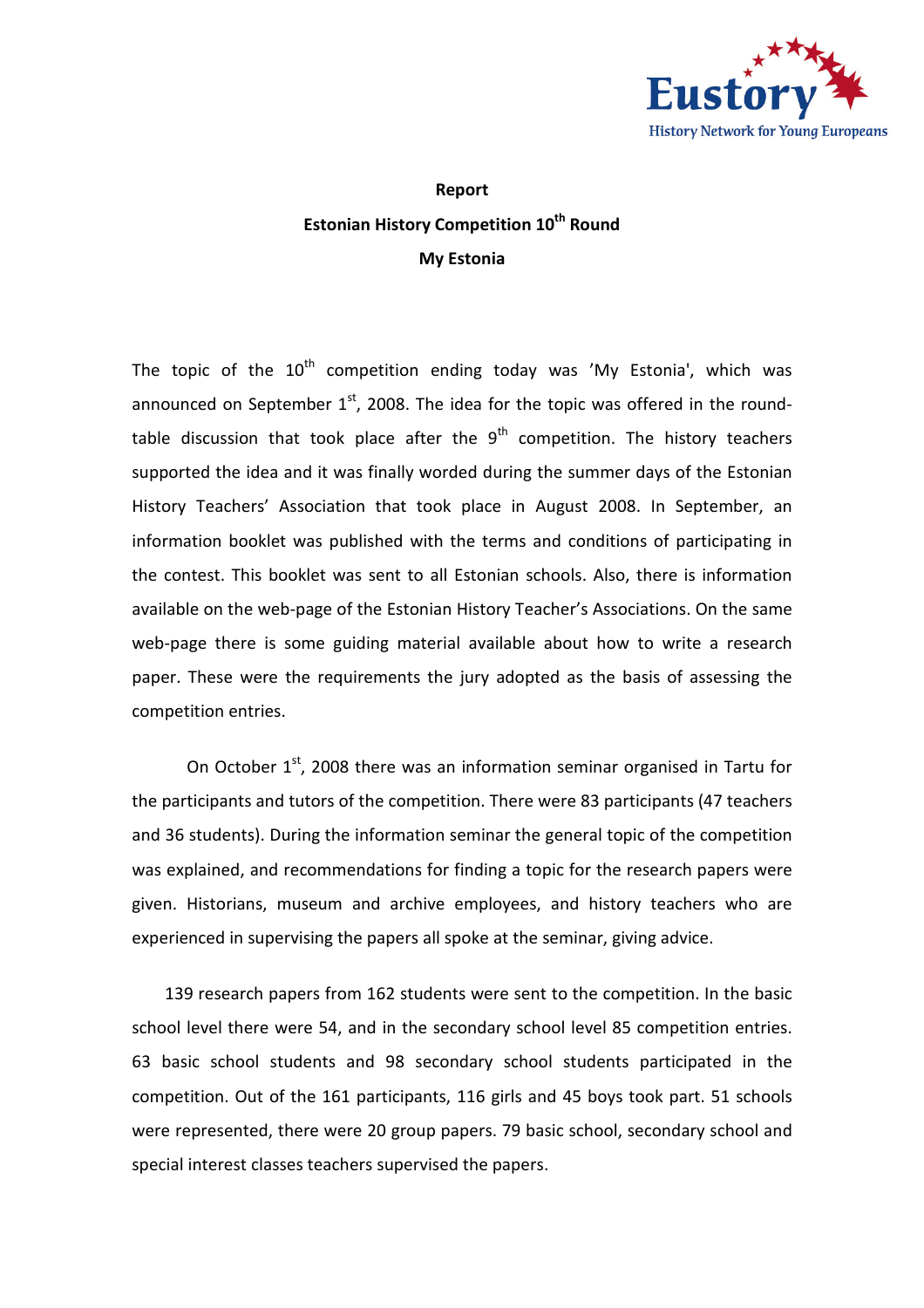In the 10 competitions, there have been altogether 1.401 students participating with 1095 research papers.

This year, family and personal histories dominated similarly to earlier years (about 1/3 of both basic and secondary school entries). This is one of the most essential factors in awakening the students' interest in history and deepening it. I would like to quote the opinion of one of the authors: I got the idea that a history textbook could be compared to a skeleton – we can learn about the facts, figures and dates from a textbook, but it seem a bit lifeless. If we add even the most modest story of any Estonian or any Estonian family to that skeleton we get history as a whole.

The second place in popularity after personal histories was taken by research papers dealing with education and village life. Besides those topics, also many other fascinating topics were written about: Sawmill of Punapargi, Kalev chocolate, participation in the Afghan War, the aftermath of the sinking of Estonia, refugees in Estonia, just naming a few. What was striking was that whereas 10 years ago when we started the competition, there were a lot of papers dealing with the issues of repressions and sufferings against the people of Estonia, then now these topics are not so prominent any longer.

The choice of the topic was most influenced by having interesting sources (including oral sources). For example, a very old photo triggered one of the author's investigation into how the people in the photo were related to the cultural history of their home village. On many occasions, the interest to delve deeper into some topics was created in a history class.

A clear topic formulation and presentation of problems is the backbone of any research paper. Unfortunately, however, not enough reason was given to one's research topic and how it related to the general topic; also, seeing the problem and formulating it could have been done better in many cases. The aim of the research was often explained through the wish to record the life of the loved ones, to strengthen the ties between generations or to make a topic known. If the topic was interesting for the student and they managed to see and dissect problems, the outcome was good. In the winning papers the aims, the ways of reaching these aims and the problems were all very well formulated.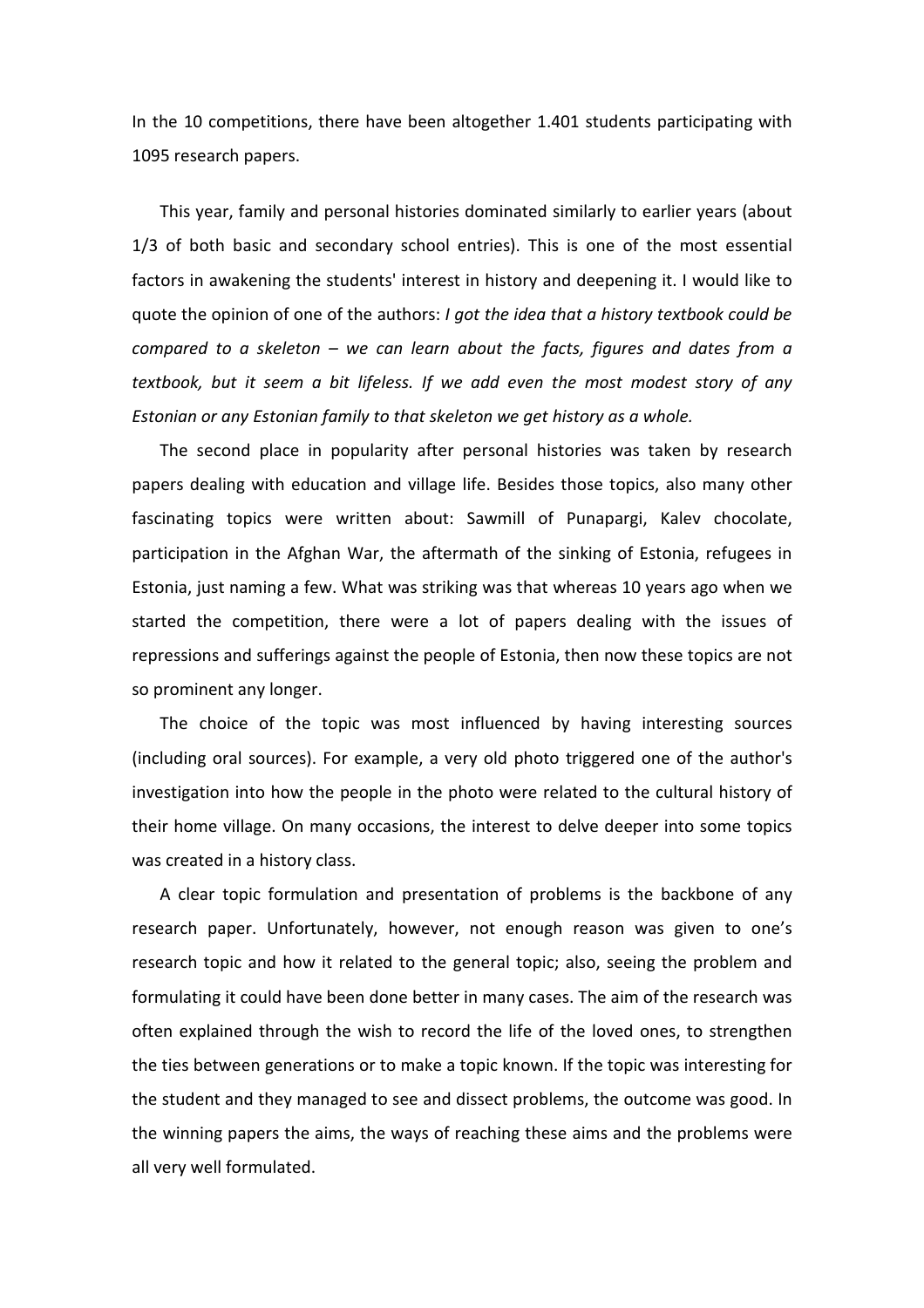## 1. Choice of materials and sources

Similarly to earlier years this year, too, oral sources were most widely used sources. They were used in the majority of papers, and to quite a large extent. As a new trait we saw the circle of interviewees widen from people the interviewer knew to people who the interviewer was not familiar with, and who were looked up just for the purpose of finding the necessary information for a certain question. Whereas finding oral sources was quite easy, retrieving information from them on many occasions caused difficulties according to the authors, probably because young researchers do not have the sufficient skills and experience in communicating and making contact with different people.

Besides using oral sources, the use of written sources that come from various national archives (Estonian State Archive, Võru Regional Archive, Valga Regional Archive) and from museums (Estonian Post Museum, Archival museum of Estonian Pedagogy, and others) has also gained ground. One of the authors even accessed sources from the museum he had founded and is running himself. Many papers were based on documents found in the homes of the authors. It is quite surprising the kind of rare documents have been preserved through decades in Estonian homes, including for example Stalinist sowing plans and tax notices. It is also praiseworthy that students have presented copies of these documents in the appendices of their papers, therefore giving the opportunity for future researchers to use them. Although adding original documents to papers should be avoided, it still occurred.

Among written sources there were many exceptional diaries of various generations (including one written in verse), some dating back to WWI. On quite a few occasions the principles of keeping a diary were intended to clarify.

This year, there was also an ample use of visual sources – mainly photographs, but also even paintings were used. There are many fascinating findings of visual sources in the papers, a good example of such could be the photos taken by a man who participated in the Afghan War. The author writes that although taking photographs there was strictly prohibited, some Estonian men still did it and brought the film rolls secretly over the border.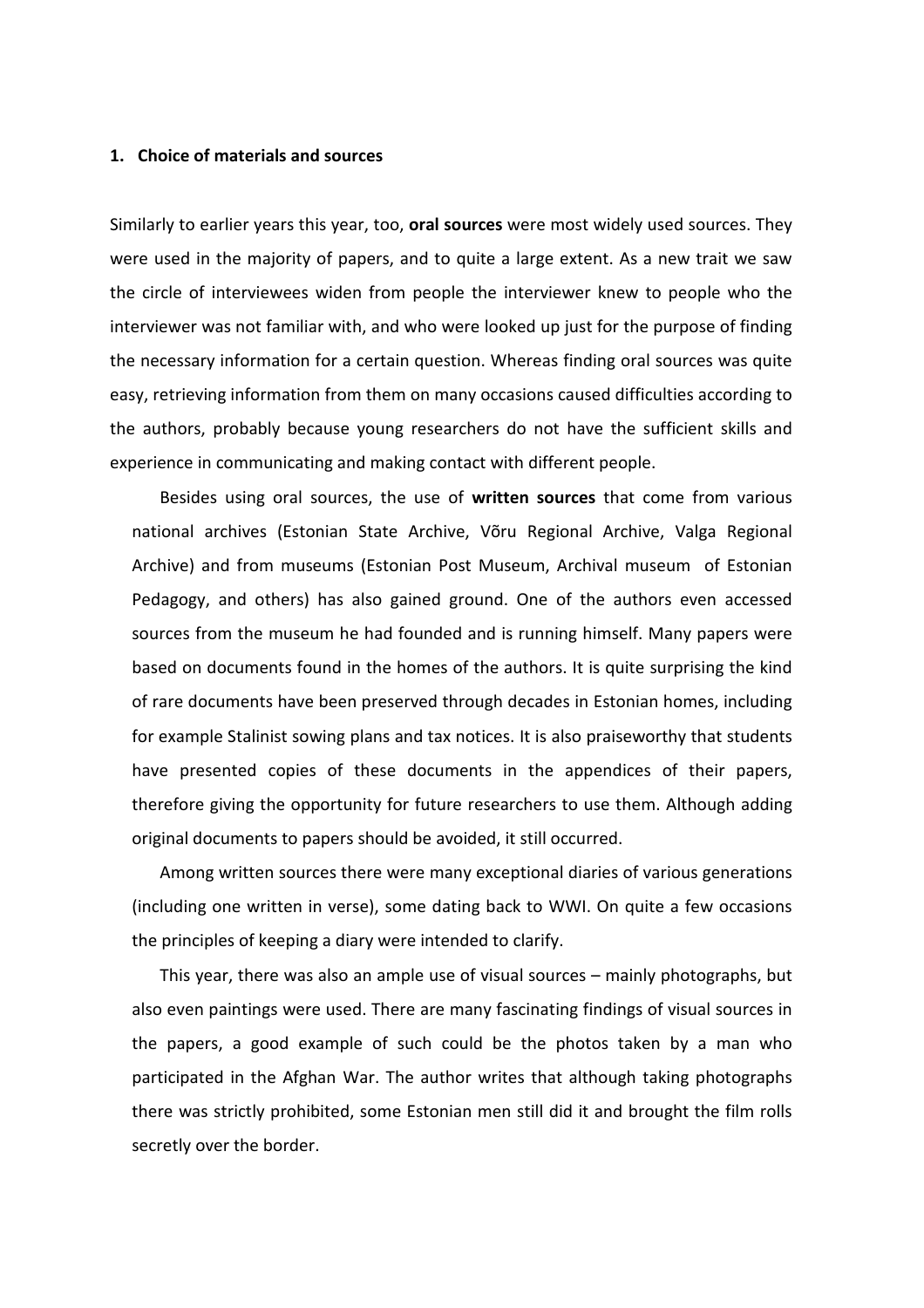## Structure and interpretation

The general discrepancies in problem formulation also led to difficulties in the structure of the papers. For example, the structure of the papers investigating personal and family histories often followed the various life stages of these people. However, the authors of the papers that were awarded had a very good understanding of the topic and their ideas were nicely and relevantly developed.

Source criticism, however, continues to be a problem in research papers. Even sources that at first glance seem to be reliable such as the information given in interviews or memoirs must be viewed with a critical eye, and such information should be compared and contrasted to other sources and literature.

Interpreting oral sources seemed to cause the most difficulties. There were occasions where the oral sources were trusted without any scrutiny of the statements given, even with regard to generally well-known facts. It seems that the emotions of the oral sources quite often influenced the stand of the author. However, it is also delightful that this year there were more papers than in the earlier years that dealt with discussing the essence of oral sources in general. At times, the authors tried to contemplate various points of view: there were statements made about how the point of view of an individual is dependant of gender, age, many also pointed out that everyone has their own truth.

Many good examples can be given about the use of written sources such as analyses of documents, for example comparing and contrasting school report cards. In many papers, the text was made livelier by added photos with appropriate titles and explanations. Many clever ways of retrieving and interpreting information from sources must be pointed out. In one occasion, the author could see that old candy and chocolate wrappers also have value in the eyes of history, telling a story about the fashion, taste and altering styles of the bygone times.

Although generally there is a lot of room for growth when it comes to using historical literature, many papers in their references listed even some very recent doctoral studies. In general, the papers based on internet sources were the most report-like.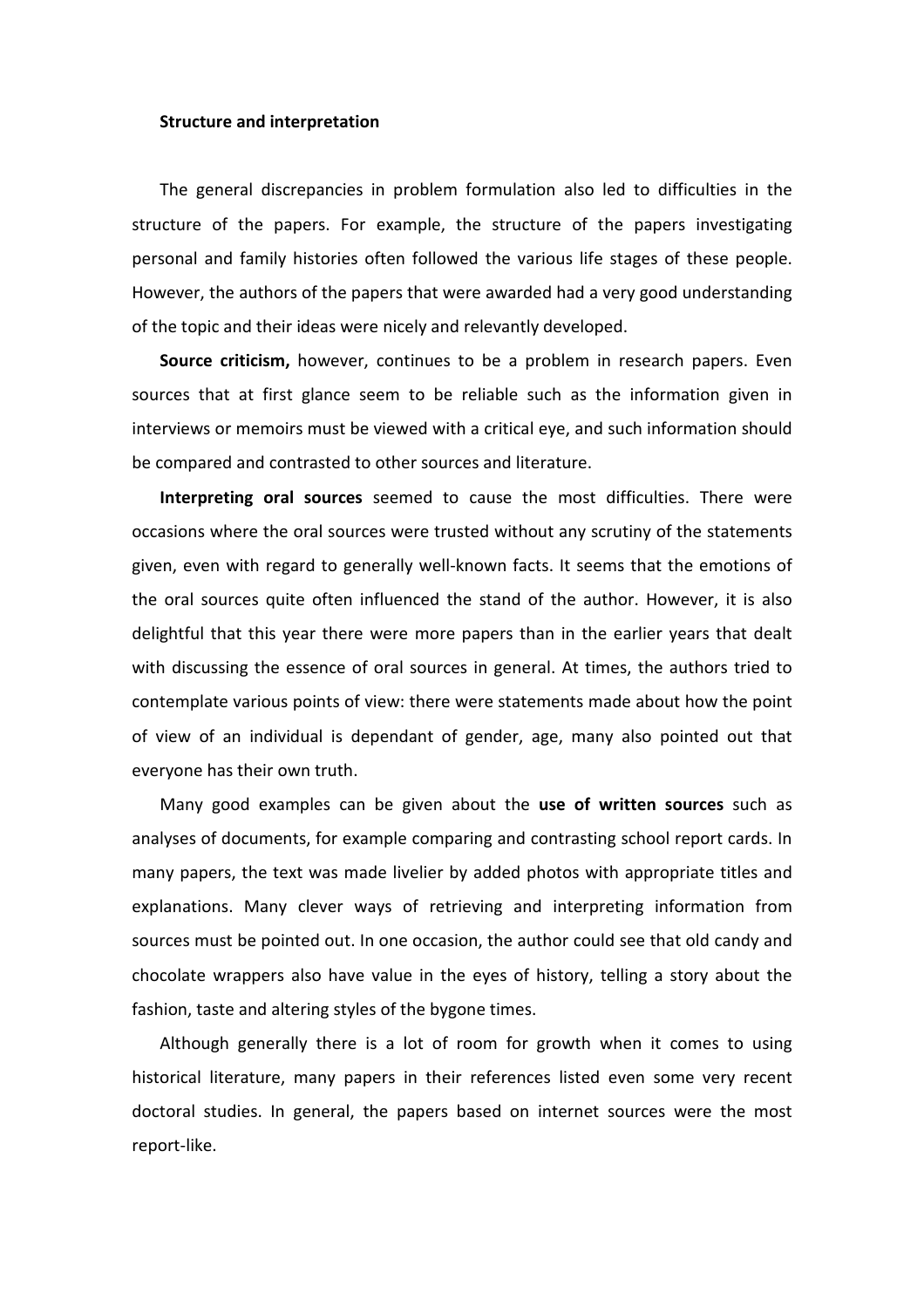Conclusions were often the most problematic places of the papers and they were often too unspecific and general. In awarded papers the authors could give good reason about the outcomes of their research, clearly showing what the stance or perception of the author was before and after doing the research, pointing out the outcomes, what was surprising about them and why, etc. Careless of the scientific significance of the conclusions and findings of some papers, it must be said that all authors accomplished something very important – they gained new knowledge and skills.

The final conference took place on June 9 2009 in Tartu. From the greeting of the President of the Republic of Estonia:

 'It will not be easy. As you well know, writing a research paper is a long and time-consuming process, which includes both the joys of discovery and setbacks. It is easy to propose simple solutions and these are almost always popular. However, historical research must never be a search for simple solutions and popularity, since the goal is finding the truth, and the truth may not always be easy.

 I wish to thank you for this enterprise and for your interesting papers. With your research papers, you have broadened your own as well as our all history knowledge. Your research will be preserved and perhaps it will be the starting point for new history research. Therefore, you have contributed to our history and our cultural history. Most importantly, however, it is you who have become wiser and better by doing this research.

 I wish to thank the good supervisors, without the help of whom many would not have started the journey or they would have not finished it. Similarly, I would like to thank the members of the jury, and the organisers of the event who care for the future of Estonian and European history research.'

Tiiu Ojala Viivi Rohtla